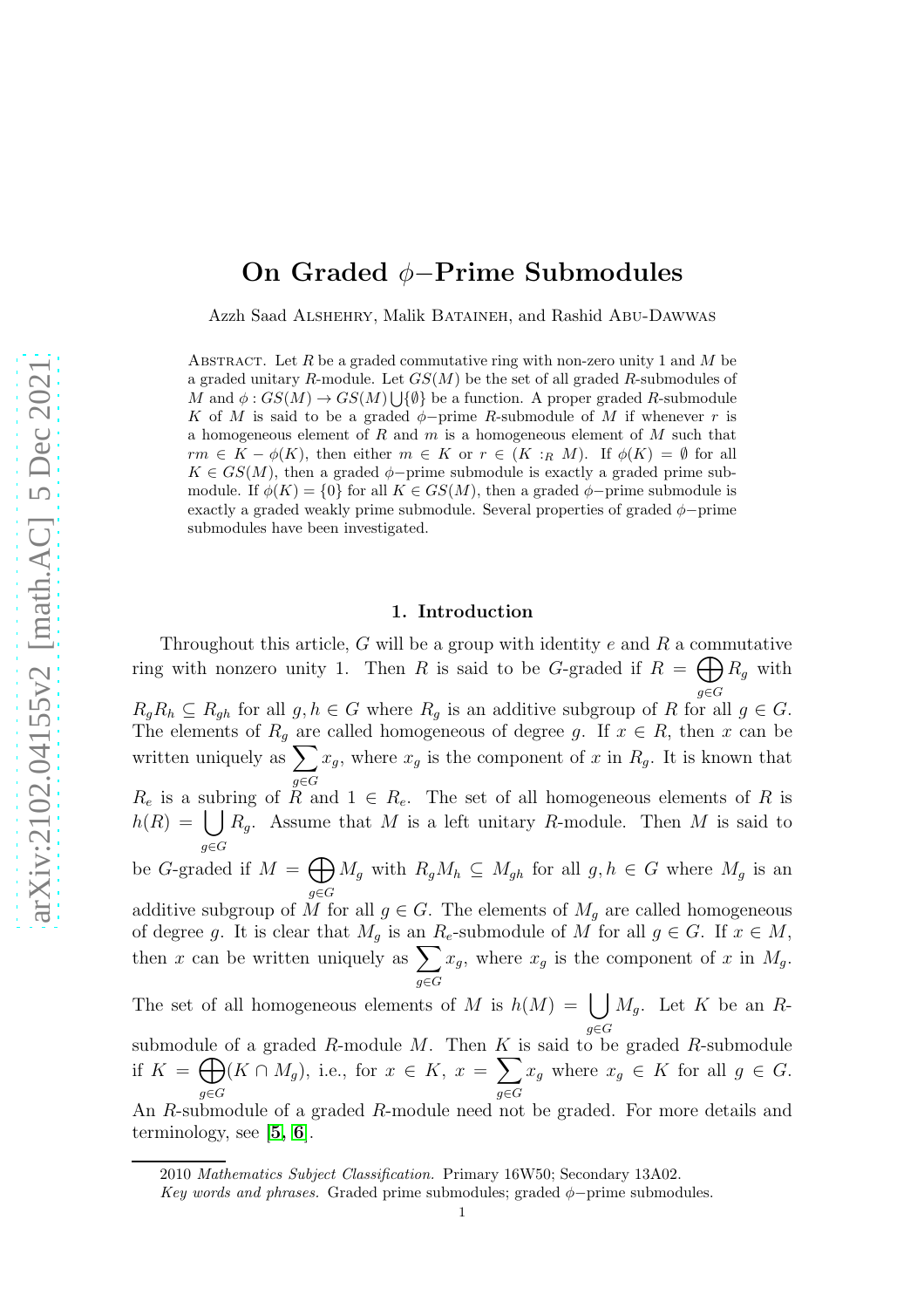Lemma 1.1. *(*[[4](#page-5-0)]*, Lemma 2.1) Let* R *be a graded ring and* M *be a graded* R*module.*

- (1) If I and J are graded ideals of R, then  $I + J$  and  $I \bigcap J$  are graded ideals of R*.*
- (2) If N and K are graded R-submodules of M, then  $N + K$  and  $N \bigcap K$  are *graded* R*-submodules of* M*.*
- (3) *If* N is a graded R-submodule of M,  $r \in h(R)$ ,  $x \in h(M)$  and I is a graded *ideal of* R*, then* Rx*,* IN *and* rN *are graded* R*-submodules of* M*. Moreover,*  $(N:_{R} M) = \{r \in R : rM \subseteq N\}$  *is a graded ideal of R.*

Let I be a proper graded ideal of R. Then the graded radical of I is  $Grad(I)$ , and is defined to be the set of all  $r \in R$  such that for each  $q \in G$ , there exists a positive integer  $n_g$  for which  $r_g^{n_g} \in I$ . One can see that if  $r \in h(R)$ , then  $r \in Grad(I)$  if and only if  $r^n \in I$  for some positive integer n. In fact,  $Grad(I)$  is a graded ideal of R, see [8]. A graded R-submodule  $K$  of  $M$  is called a graded radical R-submodule of M if  $Grad((K:_{R} M)) = (K:_{R} M)$ .

Graded prime ideals play a fundamental role in graded ring theory. One of the natural generalizations of graded prime ideals which have attracted the interest of several authors in the last two decades is the concept of graded prime submodules, see for example  $\left[1, 3, 4, 7\right]$  $\left[1, 3, 4, 7\right]$  $\left[1, 3, 4, 7\right]$  $\left[1, 3, 4, 7\right]$  $\left[1, 3, 4, 7\right]$ . A proper graded R-submodule K of M is said to be a graded prime R-submodule of M if whenever  $r \in h(R)$  and  $m \in h(M)$  such that  $rm \in K$ , then either  $m \in K$  or  $r \in (K :_R M)$ . It is known that if K is a graded prime R-submodule of M, then  $(K :_{R} M)$  is a graded prime ideal of R. A proper graded R-submodule K of M is said to be a graded weakly prime R-submodule of M if whenever  $r \in h(R)$  and  $m \in h(M)$  such that  $0 \neq rm \in K$ , then either  $m \in K$ or  $r \in (K :_R M)$ . A proper graded R-submodule K of M is said to be a graded almost prime R-submodule of M if whenever  $r \in h(R)$  and  $m \in h(M)$  such that  $rm \in K - (K :_R M)K$ , then either  $m \in K$  or  $r \in (K :_R M)$ . So, every graded prime submodule is a graded weakly prime submodule, and every graded weakly prime submodule is a graded almost prime submodule. Let  $GS(M)$  be the set of all graded R-submodules of M and  $\phi$ :  $GS(M) \rightarrow GS(M) \cup \{\emptyset\}$  be a function. A proper graded R-submodule K of M is said to be a graded  $\phi$ -prime R-submodule of M if whenever  $r \in h(R)$  and  $m \in h(M)$  such that  $rm \in K - \phi(K)$ , then either  $m \in K$  or  $r \in (K :_R M)$ . Since  $K - \phi(K) = K - (K \cap \phi(P))$ , so without loss of generality, throughout this article, we will consider  $\phi(K) \subseteq K$ . Let M be a G-graded R-module,  $g \in G$  and K be a graded R-submodule of M such that  $K_q \neq M_q$ . Then K is said to be a  $g - \phi$ -prime R-submodule of M if whenever  $r \in R_e$  and  $m \in M_g$ such that  $rm \in K - \phi(K)$ , then either  $m \in K$  or  $r \in (K :_R M)$ . Throughout this article, we use the following functions:

$$
\phi_{\emptyset}(K) = \emptyset \text{ for all } K \in GS(M),
$$

$$
\phi_0(K) = \{0\} \text{ for all } K \in GS(M),
$$

$$
\phi_1(K) = (K :_R M)K \text{ for all } K \in GS(M),
$$

$$
\phi_2(K) = (K :_R M)^2 K \text{ for all } K \in GS(M) \text{ and}
$$

$$
\phi_w(K) = \bigcap_{i=1}^{\infty} (K :_R M)^i K \text{ for all } K \in GS(M).
$$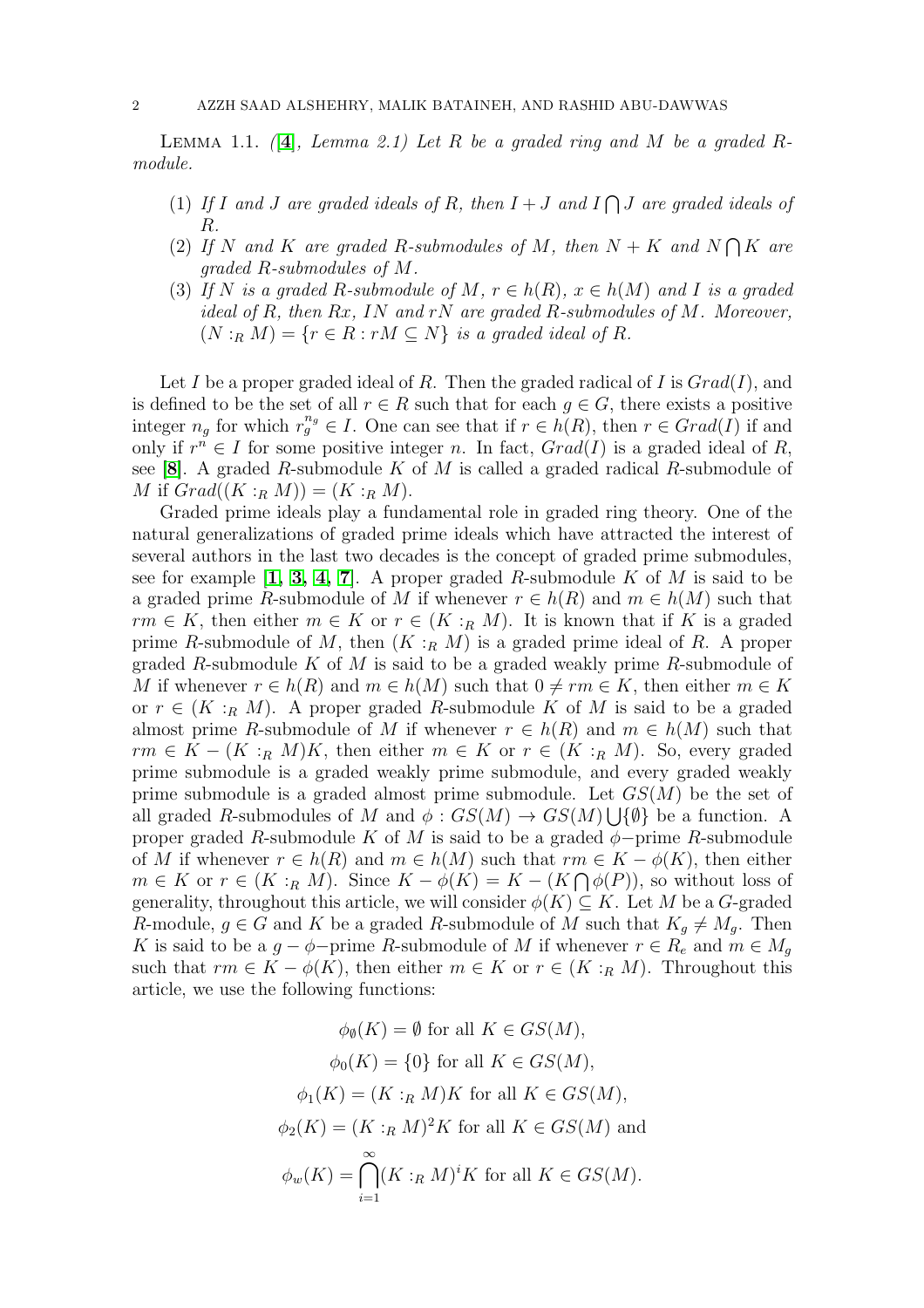Clearly, graded  $\phi_0$ -prime,  $\phi_0$ -prime and  $\phi_1$ -prime submodules are graded prime, graded weakly prime and graded almost prime submodules respectively. Obviously, for any graded submodule and every positive integer  $k$ , we have the following implications:

# graded prime submodule  $\Rightarrow$  graded  $\phi_w$ -prime submodule  $\Rightarrow$  graded  $\phi_k$ −prime submodule  $\Rightarrow$  graded  $\phi_{k-1}$ −prime submodule.

For functions  $\phi, \varphi : GS(M) \to GS(M) \bigcup \{\emptyset\}$ , we write  $\phi \leq \varphi$  if  $\phi(K) \subseteq \varphi(K)$ for all  $K \in GS(M)$ . So, if  $\phi \leq \varphi$ , then every graded  $\phi$ -prime submodule is graded ϕ−prime.

Among several results, we proved that if K is a  $g - \phi$ -prime R-submodule of M such that  $(K :_{R_{e}} M)K_{q} \nsubseteq \phi(K)$ , then K is a g-prime R-submodule of M (Theorem [2.3\)](#page-3-0). We showed that if K is a  $g-\phi$ -prime R-submodule of M which is not g-prime and  $\phi(K) \subseteq (K :_{R_e} M)^2 K_g$ , then  $\phi(K) = (K :_{R_e} M)^i K_g$  for all  $i \geq 1$  (Corollary [2.5\)](#page-3-1). We proved that if  $0 \neq m \in M_q$  such that  $R_e m \neq M_q$ ,  $(0 :_R m) = \{0\}$ and Rm is not a g-prime R-submodule of M, then Rm is not a  $g - \phi_1$ -prime R-submodule of M (Theorem [2.6\)](#page-3-2). We showed that if  $r \in R_e$  such that  $rM_q \neq M_q$ and  $(0:_{M} r) \subseteq rM$ , then  $rM$  is a  $g - \phi_1$ -prime R-submodule of M if and only if it is a g-prime R-submodule of  $M$  (Theorem [2.8\)](#page-3-3). In Theorem [2.9,](#page-4-0) we introduced a characterization for graded  $g - \phi$ -prime R-submodules. In Theorem [2.10,](#page-4-1) we study graded  $\phi$ -prime R-submodules over graded quotient R-modules. In Theorem [2.11,](#page-5-2) we examine graded  $\phi$ -prime R-submodules over multiplicative subsets of  $h(R)$ . Finally, we proposed an interesting question (Question [2.12\)](#page-5-3). Most of the results in this article are inspired from [[10](#page-6-3)].

#### 2. Graded φ−Prime Submodules

In this section, we introduce and study the concept of graded  $\phi$ -prime submodules.

DEFINITION 2.1. *Let M be a G-graded R-module and*  $\phi$  :  $GS(M) \rightarrow GS(M) \cup \{\emptyset\}$ *be a function.*

- (1) *A* proper graded R-submodule K of M is said to be a graded  $\phi$ -prime R*submodule of* M *if whenever*  $r \in h(R)$  *and*  $m \in h(M)$  *such that*  $rm \in$  $K - \phi(K)$ , then either  $m \in K$  or  $r \in (K :_R M)$ .
- (2) Let K be a graded R-submodule of M and  $g \in G$  such that  $K_q \neq M_q$ . Then K is said to be a  $g - \phi$ -prime R-submodule of M if whenever  $r \in R_e$  and  $m \in M_q$  such that  $rm \in K - \phi(K)$ , then either  $m \in K$  or  $r \in (K :_R M)$ .

The concept of g-prime ideals have been introduced and investigated in [2]. Let P be a graded ideal of a G-graded ring R and  $g \in G$  such that  $P_g \neq R_g$ . Then P is called a g-prime ideal of R if whenever  $x, y \in R_g$  such that  $xy \in P$ , then either  $x \in P$  or  $y \in P$ . Motivated by g-prime ideals, we introduce the following definitions:

Definition 2.2. *Let* M *be a* G*-graded* R*-module,* K *be a graded* R*-submodule of* M and  $g \in G$  *such that*  $K_q \neq M_q$ . Then

- (1) K *is said to a g-prime R-submodule of* M *if whenever*  $r \in R_e$  *and*  $m \in M_g$ *such that*  $rm \in K$ *, then either*  $m \in K$  *or*  $r \in (K :_R M)$ *.*
- (2) K *is said to a g-weakly prime R-submodule of* M *if whenever*  $r \in R_e$  and  $m \in M_q$  such that  $0 \neq rm \in K$ , then either  $m \in K$  or  $r \in (K :_R M)$ .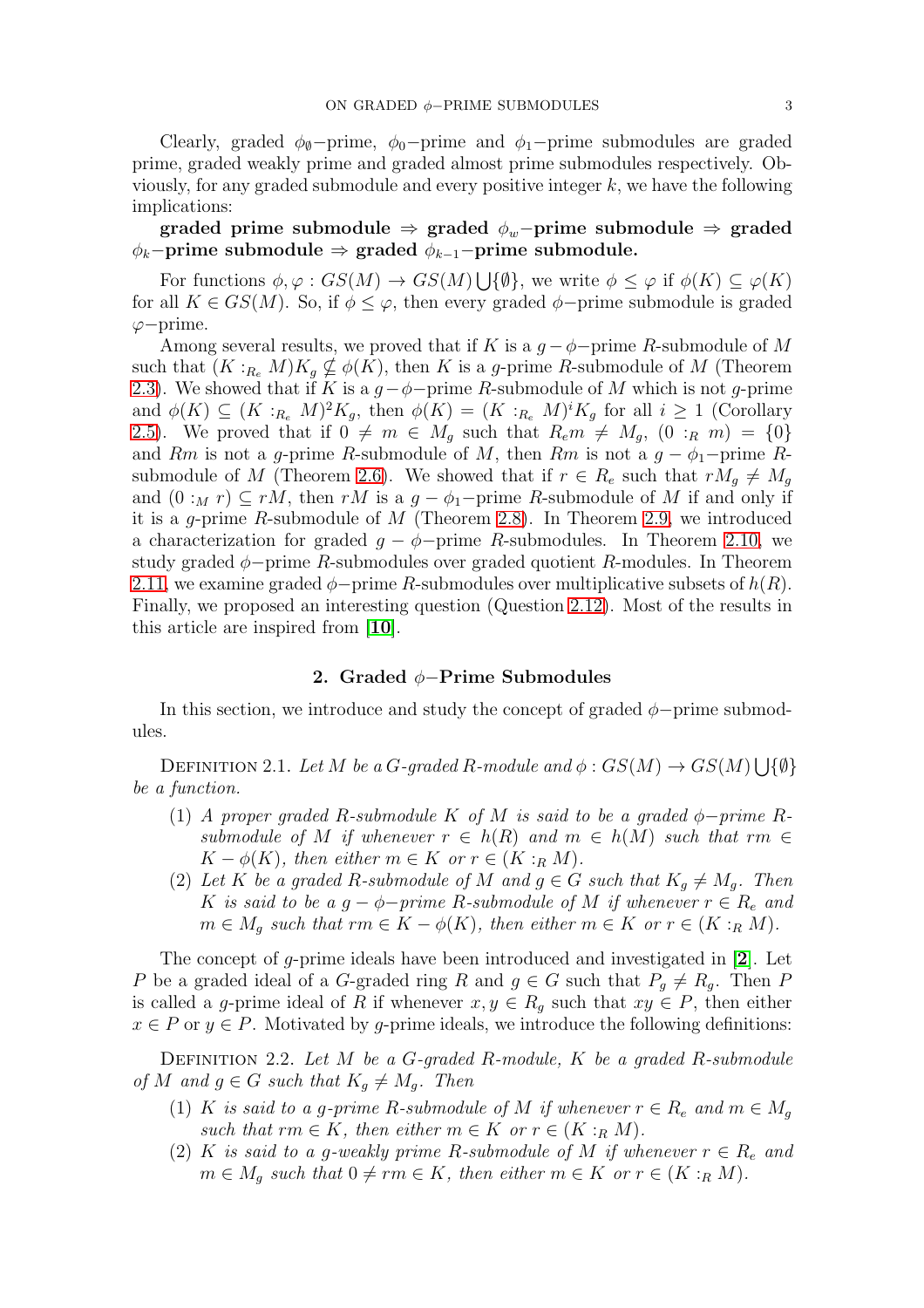<span id="page-3-0"></span>THEOREM 2.3. Let M be a G-graded R-module,  $q \in G$  and K be a  $q - \phi$ -prime *R*-submodule of M. If  $(K :_{R_e} M)K_g \nsubseteq \phi(K)$ , then K is a g-prime R-submodule of M*.*

**PROOF.** Let  $r \in R_e$  and  $m \in M_q$  such that  $rm \in K$ . If  $rm \notin \phi(K)$ , then since K is  $g - \phi$ -prime, we have  $r \in (K :_R M)$  or  $m \in K$ . Suppose that  $rm \in \phi(K)$ . If  $rK_q \nsubseteq \phi(K)$ , then there exists  $p \in K_q$  such that  $rp \notin \phi(K)$ , and then  $r(m + p) \in$  $K - \phi(K)$ . Therefore,  $r \in (K :_R M)$  or  $m + p \in K$ , and hence  $r \in (K :_R M)$ or  $m \in K$ . So, we may assume that  $rK_q \subseteq \phi(K)$ . If  $(K :_{R_e} M)m \nsubseteq \phi(K)$ , then there exists  $u \in (K :_{R_e} M)$  such that  $um \notin \phi(K)$ , and then  $(r+u)m \in K - \phi(K)$ . Since K is a  $g - \phi$ -prime submodule, we have  $r + u \in (K :_R M)$  or  $m \in K$ . So,  $r \in (K :_R M)$  or  $m \in K$ . Therefore, we assume that  $(K :_{R_e} M)m \subseteq \phi(K)$ . Now, since  $(K:_{R_e} M)K_g \nsubseteq \phi(K)$ , there exist  $s \in (K:_{R_e} M)$  and  $t \in K_g$  such that  $st \notin \phi(K)$ . So,  $(r+s)(m+t) \in K - \phi(K)$ , and hence  $r+s \in (K :_R M)$  or  $m+t \in K$ . Therefore,  $r \in (K :_R M)$  or  $m \in K$ .

COROLLARY 2.4. Let M be a G-graded R-module,  $g \in G$  and K be a g-weakly *prime* R-submodule of M. If  $(K :_{R_e} M)K_q \neq \{0\}$ , then K is a g-prime R-submodule *of* M*.*

**PROOF.** Apply Theorem [2.3](#page-3-0) by  $\phi = \phi_0$ .

<span id="page-3-1"></span>COROLLARY 2.5. Let M be a G-graded R-module,  $g \in G$  and K be a  $g - \phi - prime$  $R$ -submodule of M which is not g-prime. If  $\phi(K) \subseteq (K :_{R_e} M)^2 K_g$ , then  $\phi(K) =$  $(K:_{R_e} M)^i K_g$  *for all*  $i \geq 1$ *.* 

**PROOF.** Since K is not a q-prime R-submodule of M, we have by Theorem [2.3,](#page-3-0)  $(K:_{R_e} M)K_g \subseteq \phi(K) \subseteq (K:_{R_e} M)^2K_g \subseteq (K:_{R_e} M)K_g$ , which implies that  $\phi(K) = (K :_{R_e} M)K_g = (K :_{R_e} M)^2 K_g$ . Hence,  $\phi(K) = (K :_{R_e} M)^i K_g$  for all  $i \geq 1$ .

<span id="page-3-2"></span>THEOREM 2.6. Let M be a G-graded R-module,  $g \in G$  and  $0 \neq m \in M_q$  such *that*  $R_e m \neq M_q$  *and*  $(0 :_R m) = \{0\}$ *. If*  $Rm$  *is not a g-prime*  $R$ *-submodule of*  $M$ *, then*  $Rm$  *is not a*  $g - \phi_1$ -*prime*  $R$ -*submodule of*  $M$ *.* 

PROOF. Since Rm is not a g-prime R-submodule of M, there exist  $a \in R_e$  and  $y \in M_q$  such that  $a \notin (Rm :_R M), y \notin Rm$  and  $ay \in Rm$ . If  $ay \notin (Rm :_R M)m$ , then Rm is not a  $g - \phi_1$ -prime R-submodule of M. Let  $ay \in (Rm :_R M)m$ . Then  $y + m \notin Rm$  and  $a(y + m) \in Rm$ . If  $a(y + m) \notin (Rm :_R M)m$ , then Rm is not a  $g - \phi_1$ -prime R-submodule of M. Let  $a(y + m) \in (Rm :_R M)m$ , then  $am \in (Rm :_R M)m$ , which gives that  $am = rm$  for some  $r \in (Rm :_R M)$ . Since  $(0:_{R} m) = \{0\}$ , it gives that  $a = r \in (Rm :_{R} M)$ , which is a contradiction.

COROLLARY 2.7. Let M be a G-graded R-module,  $g \in G$  and m be a non-zero *element of*  $M_q$  *such that*  $(0 :_R m) = \{0\}$  *and*  $R_e m \neq M_q$ *. Then* Rm *is a g-prime* R-submodule of M if and only if Rm is a  $g - \phi_1$ -prime R-submodule of M.

<span id="page-3-3"></span>THEOREM 2.8. Let M be a G-graded R-module,  $r \in R_e$  and  $g \in G$  such that  $rM_q \neq M_q$ . If  $(0 :_M r) \subseteq rM$ , then rM is a  $q - \phi_1$ -prime R-submodule of M if *and only if it is a* g*-prime* R*-submodule of* M*.*

PROOF. Suppose that rM is a  $q - \phi_1$ -prime R-submodule of M. Let  $b \in R_e$ and  $m \in M_q$  such that  $bm \in rM$ . If  $bm \notin (rM :_R M)rM$ , then  $b \in (rM :_R M)$  or  $m \in rM$ , since  $rM$  is a  $g-\phi_1$ -prime submodule. Suppose that  $bm \in (rM :_R M)rM$ .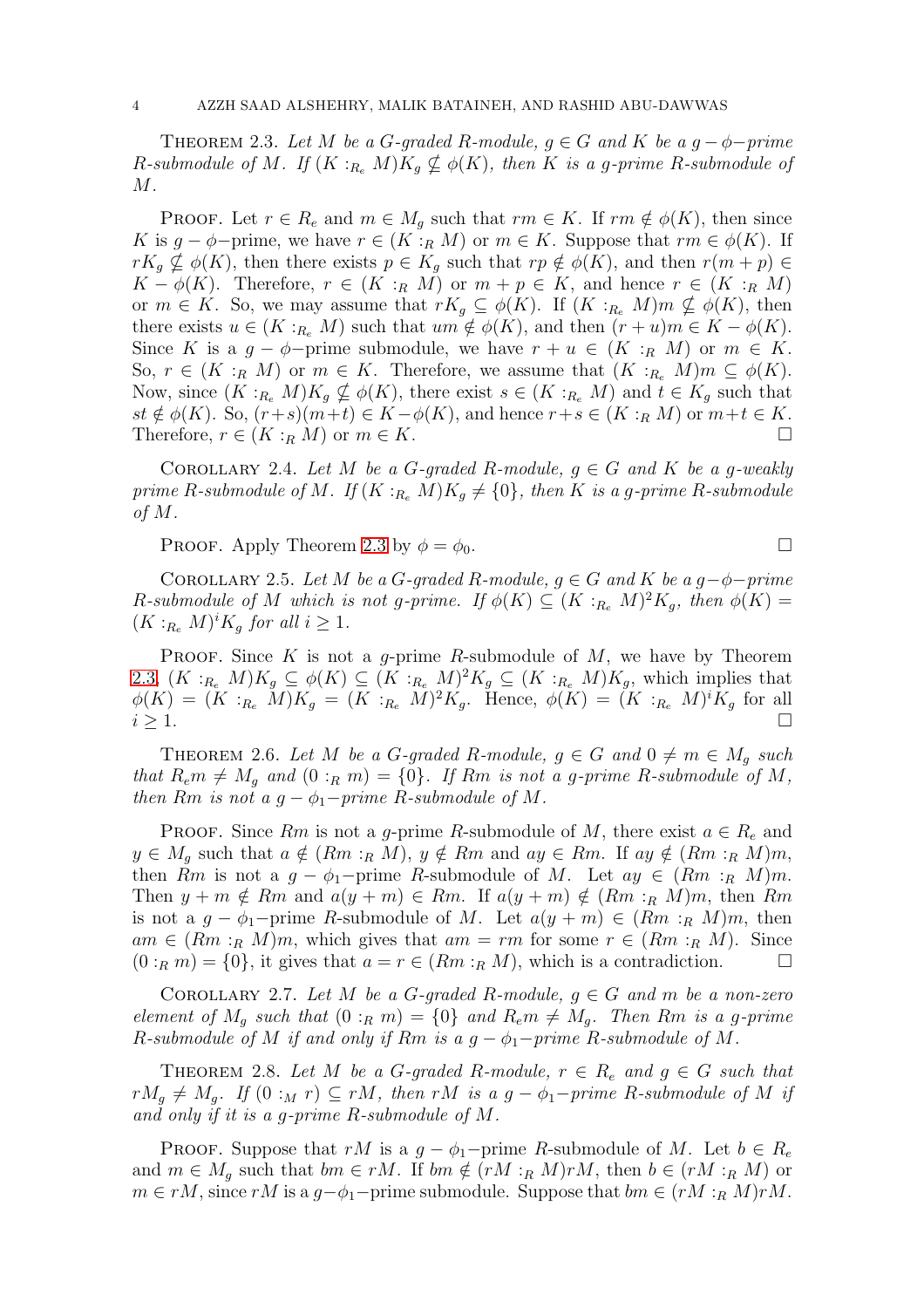Now,  $(b+r)m \in rM$ . If  $(b+r)m \notin (rM :_R M)rM$ , then since rM is a  $g-\phi_1$ -prime submodule,  $b + r \in (rM :_R M)$  or  $m \in rM$ , which gives that  $b \in (rM :_R M)$  or  $m \in rM$ . Assume that  $(b+r)m \in (rM :_R M)rM$ . Then  $bm \in (rM :_R M)rM$  gives that  $rm \in (rM :_{R} M)rM$ . Hence, there exists  $y \in (rM :_{R} M)M$  such that  $rm = ry$ and so  $m-y \in (0:_{M} r)$ . This gives that  $m \in (rM :_{R} M)M + (0:_{M} r) \subseteq rM + (0:_{M} r)$  $r \geq rM$ . The converse is clear.

<span id="page-4-0"></span>THEOREM 2.9. Let M be a G-graded R-module,  $q \in G$  and K be a graded R*submodule of* M *such that*  $K_q \neq M_q$ . Then the following statements are equivalent:

- (1) K is a  $g \phi$ -prime R-submodule of M.
- (2) For  $m \in M_g K$ ,  $(K :_{R_e} m) = (K :_{R_e} M) \bigcup (\phi(K) :_{R_e} m)$ .
- (3) For  $m \in M_g K$ ,  $(K :_{R_e} m) = (K :_{R_e} M)$  or  $(K :_{R_e} m) = (\phi(K) :_{R_e} m)$ .
- (4) For any ideal I of  $R_e$  and any graded R-submodule N of M, if  $IN_q \subseteq K$ *and*  $IN_q \nsubseteq \phi(K)$ *, then*  $I \subseteq (K :_R M)$  *or*  $N_q \subseteq K$ *.*

PROOF.  $(1) \Rightarrow (2)$ : Let  $m \in M_q-K$  and  $r \in (K :_{R_e} m) - (\phi(K) :_{R_e} m)$ . Then  $rm \in K - \phi(K)$ . Since K is a  $g - \phi$ -prime R-submodule of M,  $r \in (K :_{R_e} M)$ . As we may assume that  $\phi(K) \subseteq K$ , the other inclusion always holds.

 $(2) \Rightarrow (3)$ : It is known that if a subgroup is the union of two subgroups, then it is equal to one of them.

 $(3) \Rightarrow (4)$ : Let I be an ideal of  $R_e$  and N be a graded R-submodule of M such that  $IN_g \subseteq K$ . Suppose that  $I \nsubseteq (K :_R M)$  and  $N_g \nsubseteq K$ . We show that  $IN_q \subseteq \phi(K)$ . Let  $r \in I$  and  $m \in N_g$ . If  $r \notin (K :_{R_e} M)$ , then since  $rm \in K$ , we have  $(K :_{R_e} m) \neq (K :_{R_e} M)$ . Hence, by our assumption,  $(K:_{R_e} m) = (\phi(K):_{R_e} m)$ . So,  $rm \in \phi(K)$ . Now, assume that  $r \in I \bigcap (K :_{R_e} M)$ . Let  $u \in I-(K :_{R_e} M)$ . Then  $r+u \in I-(K :_{R_e} M)$ . So, by the first case, for each  $m \in N_q$  we have  $um \in \phi(K)$  and  $(r+u)m \in \phi(K)$ . This gives that  $rm \in \phi(K)$ . Thus in any case  $rm \in \phi(K)$ . Therefore,  $IN_q \subseteq \phi(K)$ .

(4)  $\Rightarrow$  (1) : Let  $r \in R_e$  and  $m \in M_g$  such that  $rm \in K - \phi(K)$ . Suppose that  $I = R_e r$  and  $N = Rm$ . Then I is an ideal of  $R_e$  and N is a graded R-submodule of M such that  $IN_g = R_e r(Rm)g = R_e rR_e m_g =$  $R_e r R_e m = R_e R_e r m \subseteq R_e K \subseteq R K \subseteq K$  and  $I N_g \nsubseteq \phi(K)$ . By our assumption,  $I \subseteq (K :_R M)$  or  $N_q \subseteq K$ , and then  $r \in (K :_R M)$  or  $m \in N \bigcap M_g = N_g \subseteq K.$ 

 $\Box$ 

Let  $M$  be a  $G$ -graded  $R$ -module and  $K$  be a graded  $R$ -submodule of  $M$ . Then  $M/K$  is a G-graded R-module by  $(M/K)_{q} = (M_{q} + K)/K$  for all  $q \in G$ . Let  $\phi$ :  $GS(M) \to GS(M) \bigcup {\emptyset}$  be a function. Define  $\phi_K : GS(M/K) \to GS(M/K) \bigcup {\emptyset}$ by  $\phi_K(N/K) = (\phi(N) + K)/K$  for  $N \supseteq K$  and  $\phi_K(N/K) = \emptyset$  for  $\phi(N) = \emptyset$ .

<span id="page-4-1"></span>Theorem 2.10. *Let* M *be a graded* R*-module and* K *be a graded* R*-submodule of* M. If N is a graded  $\phi$ −*prime* R-submodule of M and  $K ⊆ N$ , then N/K is a *graded*  $\phi_K$ *-prime* R-submodule of M/K.

**PROOF.** By ([[9](#page-6-4)], Lemma 3.2),  $N/K$  is a graded R-submodule of  $M/K$ . Let  $r \in h(R)$  and  $m+K \in h(M/K)$  such that  $r(m+K) = rm+K \in N/K - \phi_K(N/K)$ . Then  $m \in h(M)$  such that  $rm \in N - (\phi(N) + K)$ , and then  $rm \in N - \phi(N)$ . Since N is graded  $\phi$ -prime,  $r \in (N :_{R} M)$  or  $m \in N$ , and then  $r \in (N/K :_{R} M/K)$  or  $m \in N$ . Therefore,  $N/K$  is a graded  $\phi_K$ -prime R-submodule of  $M/K$ .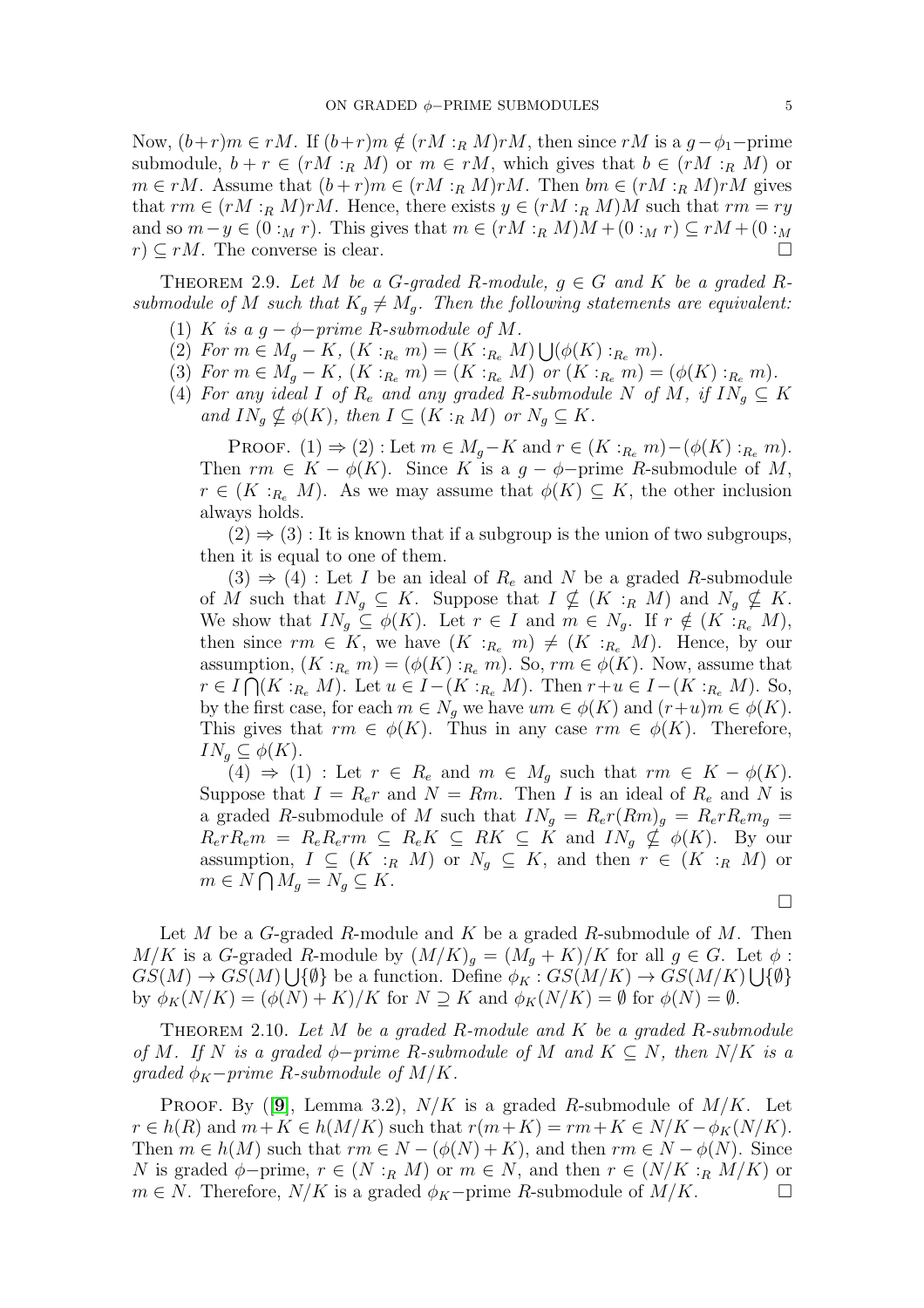Let M be a G-graded R-module and  $S \subseteq h(R)$  be a multiplicative set. Then  $S^{-1}M$  is a G-graded  $S^{-1}R$ -module with  $(S^{-1}M)_g = \left\{\frac{m}{s}, m \in M_h, s \in S \cap R_{hg^{-1}}\right\}$ for all  $g \in G$ , and  $(S^{-1}R)_{g} = \left\{\frac{a}{s}, a \in R_h, s \in S \cap R_{hg^{-1}}\right\}$  for all  $g \in G$ . If K is a graded R-submodule of M, then  $S^{-1}K$  is a graded  $S^{-1}R$ -submodule of  $S^{-1}M$ . It is well known that there is a one-to-one correspondence between the set of all graded prime R-submodules K of M with  $(K:_{R} M)\bigcap S=\emptyset$  and the set of all graded prime  $S^{-1}R$ -submodules  $S^{-1}K$  of  $S^{-1}M$ . For a graded R-submodule K of M,  $K(S) = \{m \in M : \text{ there exists } s \in S \text{ such that } sm \in K\}$  is a graded R-submodule of M containing K and  $S^{-1}(K(S)) = S^{-1}K$ . Let  $\phi : G(S(M) \to G(S(M)) \cup \{\emptyset\}$  be a function. Define  $(S^{-1}\phi) : G\dot{S}(S^{-1}M) \to G\dot{S}(S^{-1}M) \cup \{\emptyset\}$  by  $(S^{-1}\phi)(S^{-1}K) =$  $S^{-1}(\phi(K(S))$  if  $\phi(K(S)) \neq \emptyset$  and  $(S^{-1}\phi)(S^{-1}K) = \emptyset$  if  $\phi(K(S)) = \emptyset$ . Note that,  $(S^{-1}\phi_{\emptyset}) = \phi_{\emptyset}$  and  $(S^{-1}\phi_{0}) = \phi_{0}$ .

<span id="page-5-2"></span>THEOREM 2.11. Let M be a G-graded R-module and K be a graded  $\phi$ -prime R*submodule of* M. Suppose that S is a multiplicative subset of  $h(R)$ . If  $S^{-1}K \neq S^{-1}M$  $and S^{-1}(\phi(K)) \subseteq (S^{-1}\phi)(S^{-1}K)$ , then  $S^{-1}K$  *is a graded*  $(S^{-1}\phi)$ -*prime*  $S^{-1}R$ *submodule of*  $S^{-1}M$ *. Moreover, if*  $g \in G$  *such that*  $(S^{-1}K) \cap M_g \neq S^{-1}((\phi(K)),$ then  $K(S) \bigcap M_g = K$ .

PROOF. Let  $r/s \in h(S^{-1}R)$  and  $m/t \in h(S^{-1}M)$  such that  $(r/s)(m/t) \in$  $S^{-1}K - (S^{-1}\phi)(S^{-1}K)$ . Then  $rm/st \in S^{-1}K - S^{-1}(\phi(K))$ , and then there exists  $u \in S$  such that  $urm \in K - \phi(K)$  (note that, for each  $v \in S$ ,  $vrm \notin \phi(K)$ ). Since K is graded  $\phi$ -prime and  $(K:_{R} M) \cap S = \emptyset$ , it gives that  $rm \in K - \phi(K)$  and so  $r \in (K :_R M)$  or  $m \in K$ , and then  $r/s \in S^{-1}(K :_R M) \subseteq (S^{-1}K :_{S^{-1}R} S^{-1}M)$  or  $m/t \in S^{-1}K$ . Hence,  $S^{-1}K$  is a graded  $(S^{-1}\phi)$ -prime  $S^{-1}R$ -submodule of  $S^{-1}M$ . Moreover, suppose that  $(S^{-1}K)\bigcap M_g \neq S^{-1}((\phi(K))$  for some  $g \in G$  and  $m \in$  $K(S) \bigcap M_g$ . Then there exists  $s \in S$  such that  $sm \in K$ . If  $sm \notin \phi(K)$ , then  $m \in K$ . If  $sm \in \phi(K)$ , then  $m \in \phi(K)(S)$ . So,  $K(S) \bigcap M_g = K \bigcup (\phi(K)(S))$ . Hence, either  $K(S) \bigcap M_g = K$  or  $K(S) \bigcap M_g = (\phi(K)(S))$ . If  $K(S) \bigcap M_g = (\phi(K)(S))$ , then we have  $(S^{-1}K)\bigcap M_g = (S^{-1}K(S))\bigcap M_g = S^{-1}(\phi(K)(S)) = S^{-1}(\phi(K))$ , which is not the case. So,  $K(S) \bigcap$  $M_g = K$ .

<span id="page-5-3"></span>Question 2.12. *Let* M *be a graded* R*-module,* S *be a multiplicative subset of*  $h(R)$  and K be a graded R-submodule of M. If  $S^{-1}K$  is a graded  $S^{-1}\phi$ -prime  $S^{-1}\hat{R}$ -submodule of  $S^{-1}M$ , then clearly,  $(K:_{R} M)\bigcap S=\emptyset$ . In general, under what *conditions* K *will be a graded* φ−*prime* R*-submodule of* M*?. Even in the cases*  $\phi = \phi_0, \ \phi = \phi_1$  *and*  $\phi = \phi_2$ *, we could not answer this question.* 

## Acknowledgement

This research was funded by the Deanship of Scientific Research at Princess Nourah bint Abdulrahman University through the Fast-track Research Funding Program.

#### References

- [1] R. Abu-Dawwas, K. Al-Zoubi and M. Bataineh, Prime submodules of graded modules, Proyecciones Journal of Mathematics, 31 (4) (2012), 355-361.
- $[2]$  R. Abu-Dawwas, E. Yıldız, Ü. Tekir and S. Koç, On graded 1-absorbing prime ideals, accepted in the Sao Paulo Journal of Mathematical Sciences, to appear.
- <span id="page-5-1"></span><span id="page-5-0"></span>[3] S. E. Atani, On graded prime submodules, Chiang Mai Journal of Science, 33 (1) (2006), 3-7.
- [4] F. Farzalipour, P. Ghiasvand, On the union of graded prime submodules, Thai Journal of Mathematics, 9 (1) (2011), 49-55.